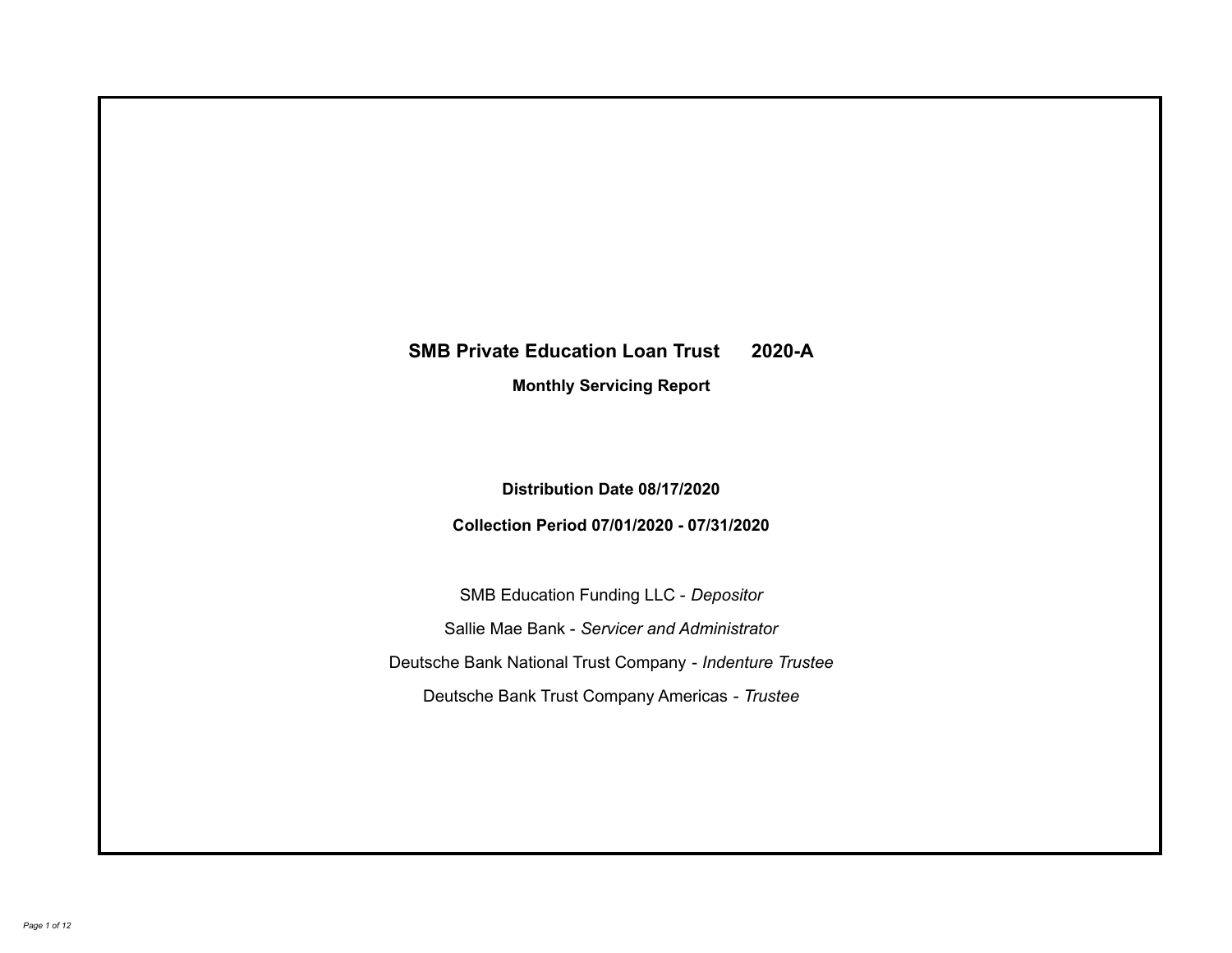| Α | <b>Student Loan Portfolio Characteristics</b>   |                   | Settlement Date<br>02/12/2020 | 06/30/2020            | 07/31/2020            |
|---|-------------------------------------------------|-------------------|-------------------------------|-----------------------|-----------------------|
|   | <b>Principal Balance</b>                        |                   | \$633,058,651.76              | \$603,313,277.27      | \$596,845,574.19      |
|   | Interest to be Capitalized Balance              |                   | 43,030,628.43                 | 42,884,616.48         | 42,250,189.16         |
|   | Pool Balance                                    |                   | \$676,089,280.19              | \$646,197,893.75      | \$639,095,763.35      |
|   | Weighted Average Coupon (WAC)                   |                   |                               |                       |                       |
|   | WAC1 (Contractual Interest Rate on the Loan)    |                   | 9.50%                         | 9.23%                 | 9.24%                 |
|   | WAC2 (Average of Applicable Interest Rate)      |                   | 9.47%                         | 8.63%                 | 8.64%                 |
|   | WAC3 (Average of Actual Interest Rate)          |                   | 9.38%                         | 8.55%                 | 8.56%                 |
|   | Weighted Average Remaining Term                 |                   | 138.37                        | 136.59                | 136.16                |
|   | Number of Loans                                 |                   | 54,630                        | 52,386                | 51,812                |
|   | Number of Borrowers<br>Pool Factor              |                   | 52,691                        | 50,550<br>0.955787812 | 50,007<br>0.945283089 |
|   | Since Issued Total Constant Prepayment Rate (1) |                   |                               | 10.91%                | 10.97%                |
|   |                                                 |                   |                               |                       |                       |
| B | <b>Debt Securities</b>                          | Cusip/Isin        | 07/15/2020                    |                       | 08/17/2020            |
|   | A <sub>1</sub>                                  | 78449UAA6         | \$155,754,559.35              |                       | \$145,842,830.88      |
|   | A <sub>2</sub> A                                | 78449UAB4         | \$320,000,000.00              |                       | \$320,000,000.00      |
|   | A2B                                             | 78449UAC2         | \$50,000,000.00               |                       | \$50,000,000.00       |
|   | В                                               | 78449UAD0         | \$47,000,000.00               |                       | \$47,000,000.00       |
|   |                                                 |                   |                               |                       |                       |
| C | <b>Certificates</b>                             | <b>Cusip/Isin</b> | 07/15/2020                    |                       | 08/17/2020            |
|   | Residual                                        | 78449UAE8         | \$100,000.00                  |                       | \$100,000.00          |
|   |                                                 |                   |                               |                       |                       |
| D | <b>Account Balances</b>                         |                   | 07/15/2020                    |                       | 08/17/2020            |
|   | Reserve Account Balance                         |                   | \$1,729,328.00                |                       | \$1,729,328.00        |
|   |                                                 |                   |                               |                       |                       |
| E | <b>Asset / Liability</b>                        |                   | 07/15/2020                    |                       | 08/17/2020            |
|   | Overcollateralization Percentage                |                   | 11.37%                        |                       | 11.93%                |
|   | Specified Overcollateralization Amount          |                   | \$161,549,473.44              |                       | \$159,773,940.84      |
|   | Actual Overcollateralization Amount             |                   | \$73,443,334.40               |                       | \$76,252,932.47       |

(1) For additional information, see 'Since Issued CPR Methodology' found on page 11 of this report.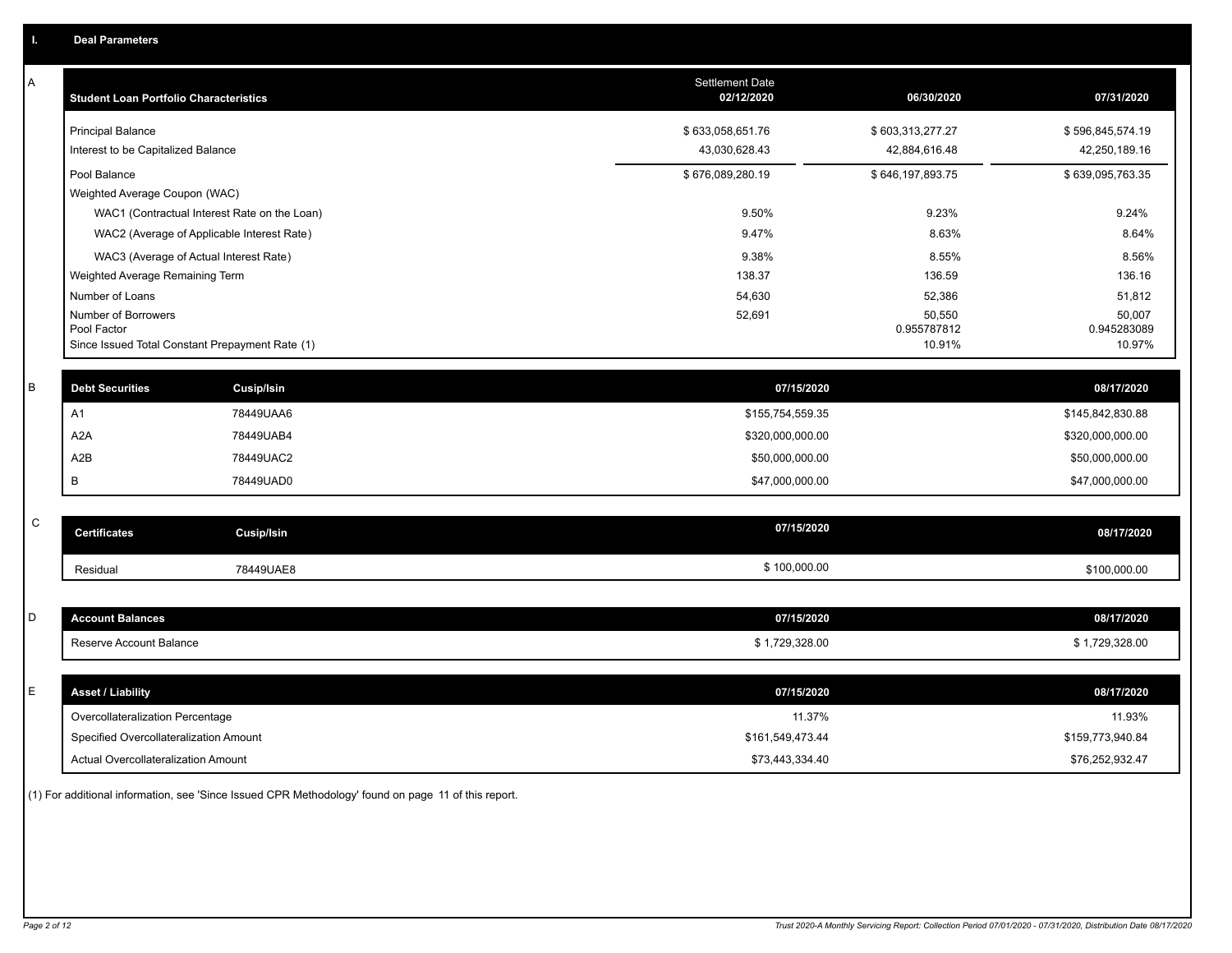| <b>Borrower Principal</b><br>8,325,161.04<br>0.00<br><b>Consolidation Activity Principal</b><br>0.00<br>Seller Principal Reimbursement<br>0.00<br>Servicer Principal Reimbursement<br>0.00<br>Delinquent Principal Purchases by Servicer<br><b>Other Principal Deposits</b><br>145,057.46<br>\$8,470,218.50<br><b>Total Principal Receipts</b><br>В<br><b>Student Loan Interest Receipts</b><br>2,642,380.84<br><b>Borrower Interest</b><br>0.00<br><b>Consolidation Activity Interest</b><br>0.00<br>Seller Interest Reimbursement<br>0.00<br>Servicer Interest Reimbursement<br>0.00<br>Delinquent Interest Purchases by Servicer<br>17,089.32<br><b>Other Interest Deposits</b><br>\$2,659,470.16<br><b>Total Interest Receipts</b><br>С<br>\$18,170.37<br><b>Recoveries on Realized Losses</b><br>D<br><b>Investment Income</b><br>\$411.44<br>Ε<br><b>Funds Borrowed from Next Collection Period</b><br>\$0.00<br>F<br>\$0.00<br><b>Funds Repaid from Prior Collection Period</b><br>G<br>\$0.00<br>Loan Sale or Purchase Proceeds<br>\$0.00<br>H<br>Initial Deposits to Distribution Account<br>\$0.00<br><b>Excess Transferred from Other Accounts</b><br><b>Borrower Benefit Reimbursements</b><br>\$0.00<br>J<br><b>Other Deposits</b><br>\$0.00<br>Κ<br>L<br><b>Other Fees Collected</b><br>\$0.00<br>М<br><b>AVAILABLE FUNDS</b><br>\$11,148,270.47<br>N<br>Non-Cash Principal Activity During Collection Period<br>\$2,002,515.42<br>Aggregate Purchased Amounts by the Depositor, Servicer or Seller<br>O<br>\$162,146.78<br>P<br>Aggregate Loan Substitutions<br>\$0.00 | Α | <b>Student Loan Principal Receipts</b> |  |
|---------------------------------------------------------------------------------------------------------------------------------------------------------------------------------------------------------------------------------------------------------------------------------------------------------------------------------------------------------------------------------------------------------------------------------------------------------------------------------------------------------------------------------------------------------------------------------------------------------------------------------------------------------------------------------------------------------------------------------------------------------------------------------------------------------------------------------------------------------------------------------------------------------------------------------------------------------------------------------------------------------------------------------------------------------------------------------------------------------------------------------------------------------------------------------------------------------------------------------------------------------------------------------------------------------------------------------------------------------------------------------------------------------------------------------------------------------------------------------------------------------------------------------------------------------------------------------------|---|----------------------------------------|--|
|                                                                                                                                                                                                                                                                                                                                                                                                                                                                                                                                                                                                                                                                                                                                                                                                                                                                                                                                                                                                                                                                                                                                                                                                                                                                                                                                                                                                                                                                                                                                                                                       |   |                                        |  |
|                                                                                                                                                                                                                                                                                                                                                                                                                                                                                                                                                                                                                                                                                                                                                                                                                                                                                                                                                                                                                                                                                                                                                                                                                                                                                                                                                                                                                                                                                                                                                                                       |   |                                        |  |
|                                                                                                                                                                                                                                                                                                                                                                                                                                                                                                                                                                                                                                                                                                                                                                                                                                                                                                                                                                                                                                                                                                                                                                                                                                                                                                                                                                                                                                                                                                                                                                                       |   |                                        |  |
|                                                                                                                                                                                                                                                                                                                                                                                                                                                                                                                                                                                                                                                                                                                                                                                                                                                                                                                                                                                                                                                                                                                                                                                                                                                                                                                                                                                                                                                                                                                                                                                       |   |                                        |  |
|                                                                                                                                                                                                                                                                                                                                                                                                                                                                                                                                                                                                                                                                                                                                                                                                                                                                                                                                                                                                                                                                                                                                                                                                                                                                                                                                                                                                                                                                                                                                                                                       |   |                                        |  |
|                                                                                                                                                                                                                                                                                                                                                                                                                                                                                                                                                                                                                                                                                                                                                                                                                                                                                                                                                                                                                                                                                                                                                                                                                                                                                                                                                                                                                                                                                                                                                                                       |   |                                        |  |
|                                                                                                                                                                                                                                                                                                                                                                                                                                                                                                                                                                                                                                                                                                                                                                                                                                                                                                                                                                                                                                                                                                                                                                                                                                                                                                                                                                                                                                                                                                                                                                                       |   |                                        |  |
|                                                                                                                                                                                                                                                                                                                                                                                                                                                                                                                                                                                                                                                                                                                                                                                                                                                                                                                                                                                                                                                                                                                                                                                                                                                                                                                                                                                                                                                                                                                                                                                       |   |                                        |  |
|                                                                                                                                                                                                                                                                                                                                                                                                                                                                                                                                                                                                                                                                                                                                                                                                                                                                                                                                                                                                                                                                                                                                                                                                                                                                                                                                                                                                                                                                                                                                                                                       |   |                                        |  |
|                                                                                                                                                                                                                                                                                                                                                                                                                                                                                                                                                                                                                                                                                                                                                                                                                                                                                                                                                                                                                                                                                                                                                                                                                                                                                                                                                                                                                                                                                                                                                                                       |   |                                        |  |
|                                                                                                                                                                                                                                                                                                                                                                                                                                                                                                                                                                                                                                                                                                                                                                                                                                                                                                                                                                                                                                                                                                                                                                                                                                                                                                                                                                                                                                                                                                                                                                                       |   |                                        |  |
|                                                                                                                                                                                                                                                                                                                                                                                                                                                                                                                                                                                                                                                                                                                                                                                                                                                                                                                                                                                                                                                                                                                                                                                                                                                                                                                                                                                                                                                                                                                                                                                       |   |                                        |  |
|                                                                                                                                                                                                                                                                                                                                                                                                                                                                                                                                                                                                                                                                                                                                                                                                                                                                                                                                                                                                                                                                                                                                                                                                                                                                                                                                                                                                                                                                                                                                                                                       |   |                                        |  |
|                                                                                                                                                                                                                                                                                                                                                                                                                                                                                                                                                                                                                                                                                                                                                                                                                                                                                                                                                                                                                                                                                                                                                                                                                                                                                                                                                                                                                                                                                                                                                                                       |   |                                        |  |
|                                                                                                                                                                                                                                                                                                                                                                                                                                                                                                                                                                                                                                                                                                                                                                                                                                                                                                                                                                                                                                                                                                                                                                                                                                                                                                                                                                                                                                                                                                                                                                                       |   |                                        |  |
|                                                                                                                                                                                                                                                                                                                                                                                                                                                                                                                                                                                                                                                                                                                                                                                                                                                                                                                                                                                                                                                                                                                                                                                                                                                                                                                                                                                                                                                                                                                                                                                       |   |                                        |  |
|                                                                                                                                                                                                                                                                                                                                                                                                                                                                                                                                                                                                                                                                                                                                                                                                                                                                                                                                                                                                                                                                                                                                                                                                                                                                                                                                                                                                                                                                                                                                                                                       |   |                                        |  |
|                                                                                                                                                                                                                                                                                                                                                                                                                                                                                                                                                                                                                                                                                                                                                                                                                                                                                                                                                                                                                                                                                                                                                                                                                                                                                                                                                                                                                                                                                                                                                                                       |   |                                        |  |
|                                                                                                                                                                                                                                                                                                                                                                                                                                                                                                                                                                                                                                                                                                                                                                                                                                                                                                                                                                                                                                                                                                                                                                                                                                                                                                                                                                                                                                                                                                                                                                                       |   |                                        |  |
|                                                                                                                                                                                                                                                                                                                                                                                                                                                                                                                                                                                                                                                                                                                                                                                                                                                                                                                                                                                                                                                                                                                                                                                                                                                                                                                                                                                                                                                                                                                                                                                       |   |                                        |  |
|                                                                                                                                                                                                                                                                                                                                                                                                                                                                                                                                                                                                                                                                                                                                                                                                                                                                                                                                                                                                                                                                                                                                                                                                                                                                                                                                                                                                                                                                                                                                                                                       |   |                                        |  |
|                                                                                                                                                                                                                                                                                                                                                                                                                                                                                                                                                                                                                                                                                                                                                                                                                                                                                                                                                                                                                                                                                                                                                                                                                                                                                                                                                                                                                                                                                                                                                                                       |   |                                        |  |
|                                                                                                                                                                                                                                                                                                                                                                                                                                                                                                                                                                                                                                                                                                                                                                                                                                                                                                                                                                                                                                                                                                                                                                                                                                                                                                                                                                                                                                                                                                                                                                                       |   |                                        |  |
|                                                                                                                                                                                                                                                                                                                                                                                                                                                                                                                                                                                                                                                                                                                                                                                                                                                                                                                                                                                                                                                                                                                                                                                                                                                                                                                                                                                                                                                                                                                                                                                       |   |                                        |  |
|                                                                                                                                                                                                                                                                                                                                                                                                                                                                                                                                                                                                                                                                                                                                                                                                                                                                                                                                                                                                                                                                                                                                                                                                                                                                                                                                                                                                                                                                                                                                                                                       |   |                                        |  |
|                                                                                                                                                                                                                                                                                                                                                                                                                                                                                                                                                                                                                                                                                                                                                                                                                                                                                                                                                                                                                                                                                                                                                                                                                                                                                                                                                                                                                                                                                                                                                                                       |   |                                        |  |
|                                                                                                                                                                                                                                                                                                                                                                                                                                                                                                                                                                                                                                                                                                                                                                                                                                                                                                                                                                                                                                                                                                                                                                                                                                                                                                                                                                                                                                                                                                                                                                                       |   |                                        |  |
|                                                                                                                                                                                                                                                                                                                                                                                                                                                                                                                                                                                                                                                                                                                                                                                                                                                                                                                                                                                                                                                                                                                                                                                                                                                                                                                                                                                                                                                                                                                                                                                       |   |                                        |  |
|                                                                                                                                                                                                                                                                                                                                                                                                                                                                                                                                                                                                                                                                                                                                                                                                                                                                                                                                                                                                                                                                                                                                                                                                                                                                                                                                                                                                                                                                                                                                                                                       |   |                                        |  |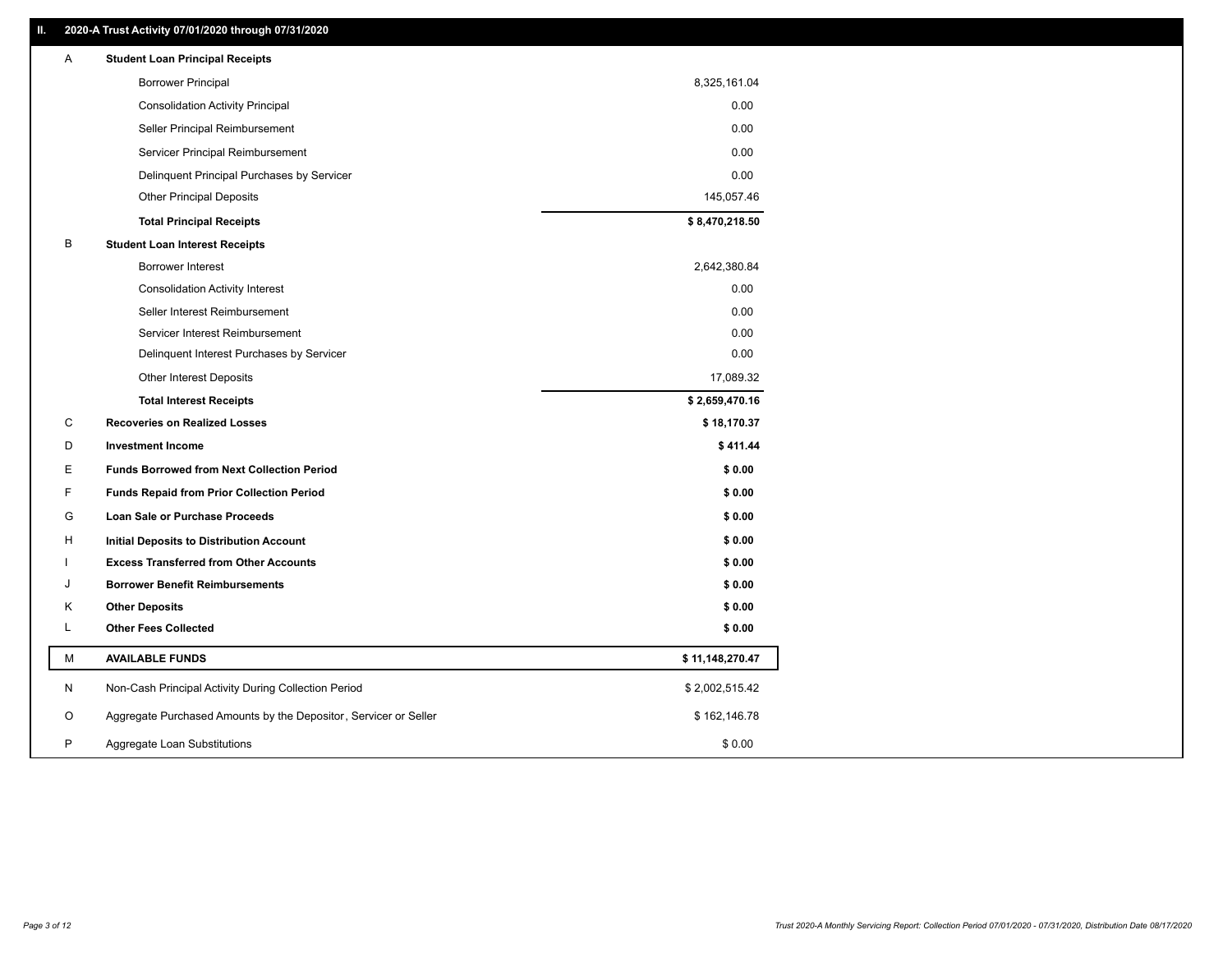|                   |                       |                          |         |                                                                  | <b>Loans by Repayment Status</b> |                            |                          |         |                                                                  |                |                            |
|-------------------|-----------------------|--------------------------|---------|------------------------------------------------------------------|----------------------------------|----------------------------|--------------------------|---------|------------------------------------------------------------------|----------------|----------------------------|
|                   |                       |                          |         | 07/31/2020                                                       |                                  |                            |                          |         | 06/30/2020                                                       |                |                            |
|                   |                       | <b>Wtd Avg</b><br>Coupon | # Loans | <b>Principal and</b><br><b>Interest Accrued</b><br>to Capitalize | % of Principal                   | % of Loans in<br>Repay (1) | <b>Wtd Avg</b><br>Coupon | # Loans | <b>Principal and</b><br><b>Interest Accrued</b><br>to Capitalize | % of Principal | % of Loans in<br>Repay (1) |
| INTERIM:          | IN SCHOOL             | 9.73%                    | 6,669   | \$91,325,792.77                                                  | 14.290%                          | $-$ %                      | 9.72%                    | 6,878   | \$93,530,467.73                                                  | 14.474%        | $-$ %                      |
|                   | GRACE                 | 9.38%                    | 2,955   | \$42,539,871.66                                                  | 6.656%                           | $-$ %                      | 9.37%                    | 3,333   | \$46,956,683.31                                                  | 7.267%         | $-$ %                      |
|                   | <b>DEFERMENT</b>      | 8.81%                    | 1,847   | \$23,046,679.92                                                  | 3.606%                           | $-$ %                      | 8.75%                    | 1,806   | \$22,493,283.58                                                  | 3.481%         | $-$ %                      |
| <b>REPAYMENT:</b> | <b>CURRENT</b>        | 8.19%                    | 36,966  | \$434,921,308.50                                                 | 68.053%                          | 90.198%                    | 8.18%                    | 36,598  | \$431,662,370.09                                                 | 66.800%        | 89.331%                    |
|                   | 31-60 DAYS DELINQUENT | 8.71%                    | 501     | \$6,773,790.75                                                   | 1.060%                           | 1.405%                     | 9.13%                    | 399     | \$5,366,397.71                                                   | 0.830%         | 1.111%                     |
|                   | 61-90 DAYS DELINQUENT | 9.46%                    | 171     | \$2,399,300.51                                                   | 0.375%                           | 0.498%                     | 9.27%                    | 208     | \$3,119,290.70                                                   | 0.483%         | 0.646%                     |
|                   | > 90 DAYS DELINQUENT  | 9.35%                    | 113     | \$1,725,346.08                                                   | 0.270%                           | 0.358%                     | 9.35%                    | 111     | \$1,567,088.98                                                   | 0.243%         | 0.324%                     |
|                   | FORBEARANCE           | 8.80%                    | 2,590   | \$36,363,673.16                                                  | 5.690%                           | 7.541%                     | 8.57%                    | 3,053   | \$41,502,311.65                                                  | 6.423%         | 8.589%                     |
| <b>TOTAL</b>      |                       |                          | 51,812  | \$639,095,763.35                                                 | 100.00%                          | 100.00%                    |                          | 52,386  | \$646,197,893.75                                                 | 100.00%        | 100.00%                    |

Percentages may not total 100% due to rounding \*

1 Loans classified in "Repayment" include any loan for which interim interest only, \$25 fixed payments or full principal and interest payments are due.

|                                |                                                                                                                                                                              |                          |         |                                                           | <b>Loans by Borrower Status</b> |                                |                          |         |                                                           |                |                                |
|--------------------------------|------------------------------------------------------------------------------------------------------------------------------------------------------------------------------|--------------------------|---------|-----------------------------------------------------------|---------------------------------|--------------------------------|--------------------------|---------|-----------------------------------------------------------|----------------|--------------------------------|
|                                |                                                                                                                                                                              |                          |         | 07/31/2020                                                |                                 |                                |                          |         | 06/30/2020                                                |                |                                |
|                                |                                                                                                                                                                              | <b>Wtd Avg</b><br>Coupon | # Loans | Principal and<br><b>Interest Accrued</b><br>to Capitalize | % of Principal                  | % of Loans in<br>P&I Repay (2) | <b>Wtd Avg</b><br>Coupon | # Loans | Principal and<br><b>Interest Accrued</b><br>to Capitalize | % of Principal | % of Loans in<br>P&I Repay (2) |
| INTERIM:                       | IN SCHOOL                                                                                                                                                                    | 9.18%                    | 13,996  | \$196,080,830.66                                          | 30.681%                         | $-$ %                          | 9.17%                    | 14,489  | \$202,565,102.97                                          | 31.347%        | $-$ %                          |
|                                | <b>GRACE</b>                                                                                                                                                                 | 8.81%                    | 6,096   | \$89,588,800.16                                           | 14.018%                         | $-$ %                          | 8.80%                    | 6,753   | \$96,004,930.28                                           | 14.857%        | $-$ %                          |
|                                | <b>DEFERMENT</b>                                                                                                                                                             | 8.53%                    | 3,405   | \$41,771,305.73                                           | 6.536%                          | $-$ %                          | 8.48%                    | 3,301   | \$40,543,421.66                                           | 6.274%         | $-$ %                          |
| P&I REPAYMENT:                 | <b>CURRENT</b>                                                                                                                                                               | 7.97%                    | 25,006  | \$265,475,861.60                                          | 41.539%                         | 85.183%                        | 7.95%                    | 24,123  | \$256,290,461.89                                          | 39.661%        | 83.459%                        |
|                                | 31-60 DAYS DELINQUENT                                                                                                                                                        | 8.66%                    | 443     | \$5,792,337.14                                            | 0.906%                          | 1.859%                         | 9.17%                    | 362     | \$4,781,505.49                                            | 0.740%         | 1.557%                         |
|                                | 61-90 DAYS DELINQUENT                                                                                                                                                        | 9.45%                    | 166     | \$2,357,895.34                                            | 0.369%                          | 0.757%                         | 9.25%                    | 198     | \$2,994,362.07                                            | 0.463%         | 0.975%                         |
|                                | > 90 DAYS DELINQUENT                                                                                                                                                         | 9.37%                    | 110     | \$1,665,059.56                                            | 0.261%                          | 0.534%                         | 9.35%                    | 107     | \$1,515,797.74                                            | 0.235%         | 0.494%                         |
|                                | FORBEARANCE                                                                                                                                                                  | 8.80%                    | 2,590   | \$36,363,673.16                                           | 5.690%                          | 11.668%                        | 8.57%                    | 3,053   | \$41,502,311.65                                           | 6.423%         | 13.515%                        |
| <b>TOTAL</b><br>$\overline{2}$ | Percentages may not total 100% due to rounding<br>Loans classified in "P&I Repayment" includes only those loans for which scheduled principal and interest payments are due. |                          | 51,812  | \$639,095,763.35                                          | 100.00%                         | 100.00%                        |                          | 52,386  | \$646,197,893.75                                          | 100.00%        | 100.00%                        |

WAC reflects WAC3 To conform with company standard reporting these sections now include Princial and Interest Accrued to Capitalize .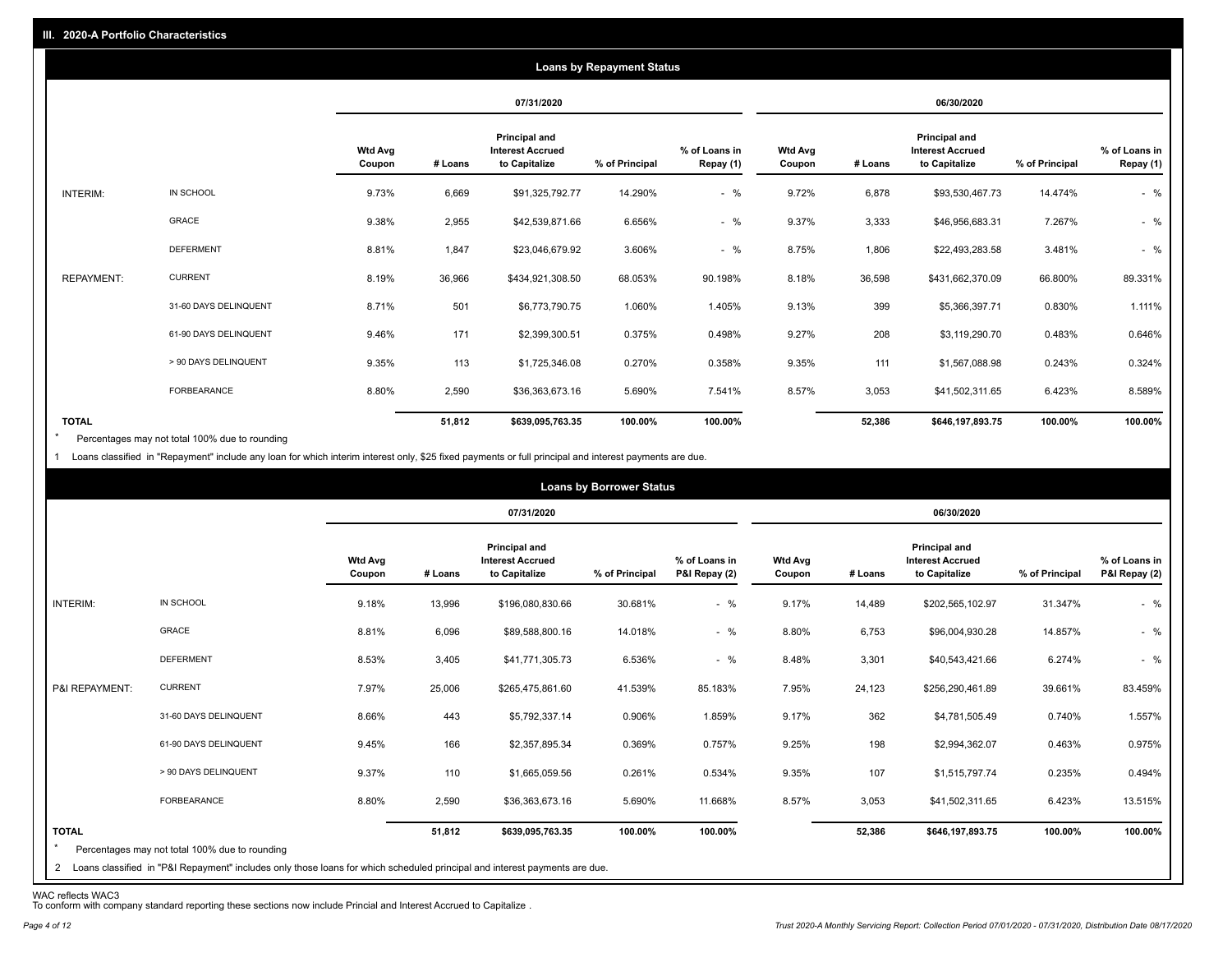|                                                                                                  | 7/31/2020        | 6/30/2020        |
|--------------------------------------------------------------------------------------------------|------------------|------------------|
| Pool Balance                                                                                     | \$639,095,763.35 | \$646,197,893.75 |
| Total # Loans                                                                                    | 51,812           | 52,386           |
| Total # Borrowers                                                                                | 50,007           | 50,550           |
| Weighted Average Coupon                                                                          | 8.64%            | 8.63%            |
| Weighted Average Remaining Term                                                                  | 136.16           | 136.59           |
| Percent of Pool - Cosigned                                                                       | 92.5%            | 92.5%            |
| Percent of Pool - Non Cosigned                                                                   | 7.5%             | 7.5%             |
| Borrower Interest Accrued for Period                                                             | \$4,312,552.64   | \$4,197,641.94   |
| <b>Outstanding Borrower Interest Accrued</b>                                                     | \$47,454,340.23  | \$48,353,231.71  |
| Gross Principal Realized Loss - Periodic *                                                       | \$498,223.63     | \$64,527.59      |
| Gross Principal Realized Loss - Cumulative *                                                     | \$1,361,520.80   | \$863,297.17     |
| Recoveries on Realized Losses - Periodic                                                         | \$18,170.37      | \$1,324.01       |
| Recoveries on Realized Losses - Cumulative                                                       | \$28,000.42      | \$9,830.05       |
| Net Losses - Periodic                                                                            | \$480,053.26     | \$63,203.58      |
| Net Losses - Cumulative                                                                          | \$1,333,520.38   | \$853,467.12     |
| Non-Cash Principal Activity - Capitalized Interest                                               | \$2,500,870.50   | \$2,646,708.27   |
| Since Issued Total Constant Prepayment Rate (CPR) (1)                                            | 10.97%           | 10.91%           |
| <b>Loan Substitutions</b>                                                                        | \$0.00           | \$0.00           |
| <b>Cumulative Loan Substitutions</b>                                                             | \$0.00           | \$0.00           |
| <b>Unpaid Servicing Fees</b>                                                                     | \$0.00           | \$0.00           |
| <b>Unpaid Administration Fees</b>                                                                | \$0.00           | \$0.00           |
| <b>Unpaid Carryover Servicing Fees</b>                                                           | \$0.00           | \$0.00           |
| Note Interest Shortfall                                                                          | \$0.00           | \$0.00           |
| Loans in Modification                                                                            | \$14,712,324.92  | \$14,985,277.45  |
| % of Loans in Modification as a % of Loans in Repayment (P&I)                                    | 5.34%            | 5.64%            |
|                                                                                                  |                  |                  |
| % Annualized Gross Principal Realized Loss - Periodic as a %<br>of Loans in Repayment (P&I) * 12 | 2.17%            | 0.29%            |
| % Gross Principal Realized Loss - Cumulative as a % of<br>Original Pool Balance                  | 0.20%            | 0.13%            |
|                                                                                                  |                  |                  |

\* In accordance with the Servicer's current policies and procedures, after September 1, 2017 loans subject to bankruptcy claims generally will not be reported as a charged- off unless and until they are delinquent for 120

(1) For additional information, see 'Since Issued CPR Methodology' found on page 11 of this report.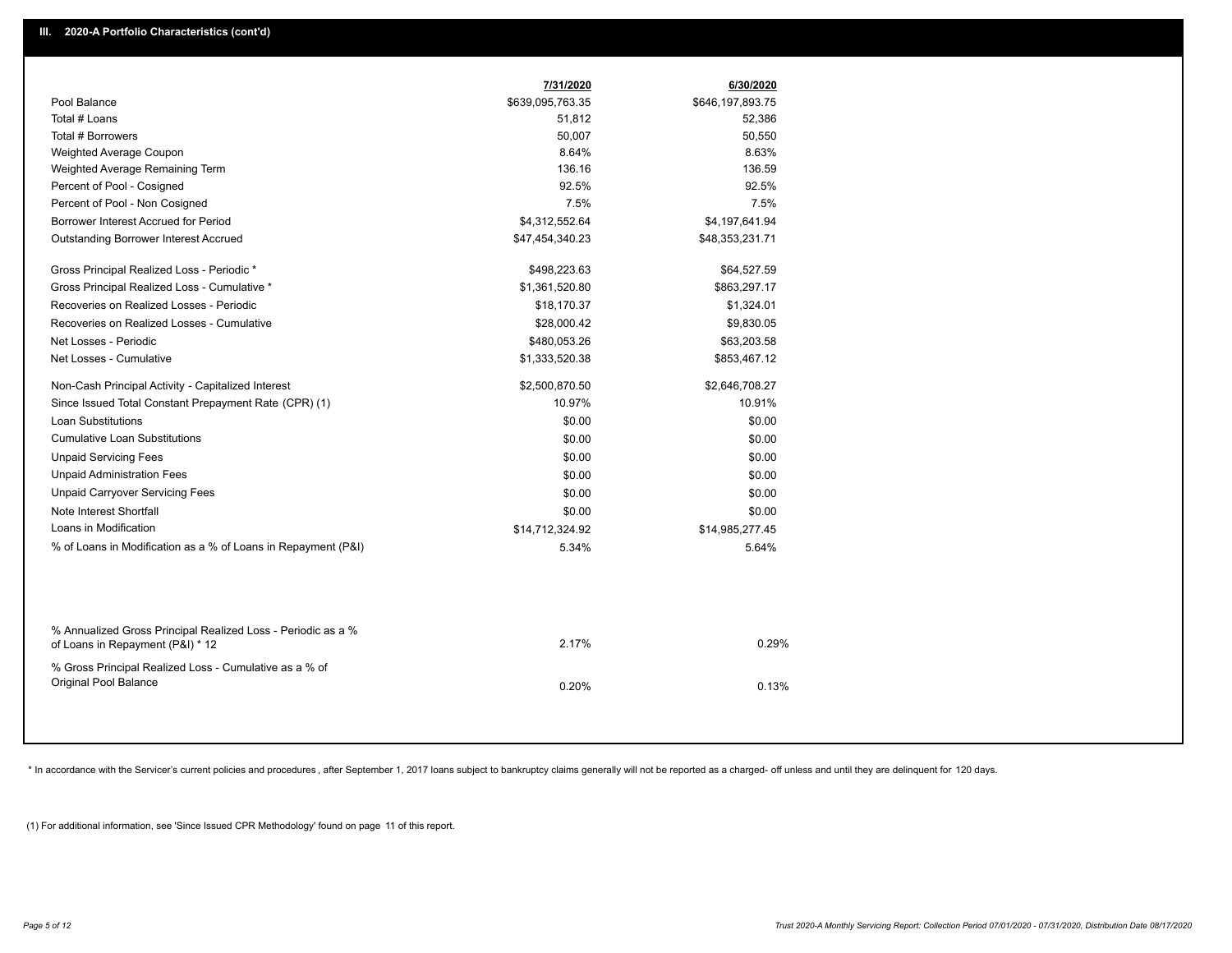#### **Loan Program**  A

|                                    | Weighted<br><b>Average Coupon</b> | # LOANS     | <b>\$ AMOUNT</b> | $%$ *    |
|------------------------------------|-----------------------------------|-------------|------------------|----------|
| - Smart Option Interest-Only Loans | 7.45%                             | 13,252      | \$130,228,820.29 | 20.377%  |
| - Smart Option Fixed Pay Loans     | 8.62%                             | 13,159      | \$199,139,929.66 | 31.160%  |
| - Smart Option Deferred Loans      | 8.99%                             | 25.401      | \$309,727,013.40 | 48.463%  |
| - Other Loan Programs              | $0.00\%$                          | $\mathbf 0$ | \$0.00           | 0.000%   |
| Total                              | 8.56%                             | 51,812      | \$639,095,763.35 | 100.000% |

\* Percentages may not total 100% due to rounding

B

C

**Index Type**

|                       | Weighted<br><b>Average Coupon</b> | # LOANS | <b>S AMOUNT</b>  | % *      |
|-----------------------|-----------------------------------|---------|------------------|----------|
| - Fixed Rate Loans    | 9.59%                             | 21,440  | \$274,885,832.93 | 43.012%  |
| - LIBOR Indexed Loans | 7.78%                             | 30,372  | \$364,209,930.42 | 56.988%  |
| - Other Index Rates   | $0.00\%$                          | O       | \$0.00           | 0.000%   |
| Total                 | 8.56%                             | 51,812  | \$639,095,763.35 | 100.000% |

\* Percentages may not total 100% due to rounding

## **Weighted Average Recent FICO**

|                      | # LOANS | <b>\$ AMOUNT</b> | $%$ *    |
|----------------------|---------|------------------|----------|
| $0 - 639$            | 2,992   | \$34,059,289.22  | 5.329%   |
| 640 - 669            | 3,143   | \$37,671,065.03  | 5.894%   |
| 670 - 699            | 6,189   | \$76,220,251.36  | 11.926%  |
| 700 - 739            | 11.820  | \$148,333,813.02 | 23.210%  |
| $740 +$              | 27,667  | \$342,806,080.24 | 53.639%  |
| $N/A$ <sub>(1)</sub> |         | \$5,264.48       | 0.001%   |
| <b>Total</b>         | 51,812  | \$639,095,763.35 | 100.000% |

WAC reflects WAC3

To conform with company standard reporting these sections now include Princial and Interest Accrued to Capitalize .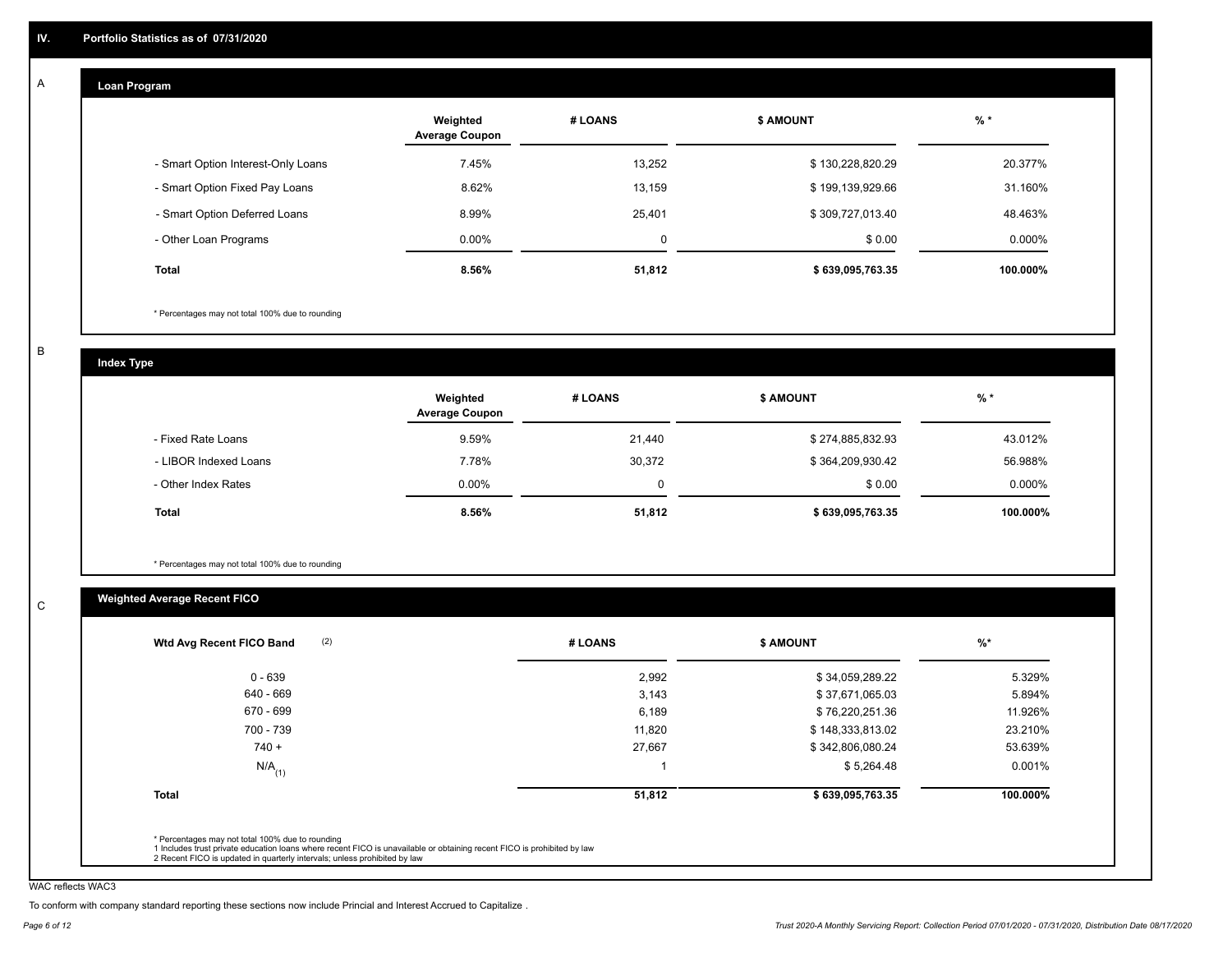| V. |       | 2020-A Reserve Account and Principal Distribution Calculations                       |                  |  |
|----|-------|--------------------------------------------------------------------------------------|------------------|--|
| А. |       | <b>Reserve Account</b>                                                               |                  |  |
|    |       | Specified Reserve Account Balance                                                    | \$1,729,328.00   |  |
|    |       | Actual Reserve Account Balance                                                       | \$1,729,328.00   |  |
| В. |       | <b>Principal Distribution Amount</b>                                                 |                  |  |
|    | i.    | <b>Class A Notes Outstanding</b>                                                     | \$525,754,559.35 |  |
|    | ii.   | Pool Balance                                                                         | \$639,095,763.35 |  |
|    | iii.  | First Priority Principal Distribution Amount (i - ii)                                | \$0.00           |  |
|    | iv.   | Class A and B Notes Outstanding                                                      | \$572,754,559.35 |  |
|    | ٧.    | First Priority Principal Distribution Amount                                         | \$0.00           |  |
|    | vi.   | Pool Balance                                                                         | \$639,095,763.35 |  |
|    | vii.  | Specified Overcollateralization Amount                                               | \$159,773,940.84 |  |
|    | viii. | Regular Principal Distribution Amount (if (iv > 0, (iv - v) - (vi - vii))            | \$93,432,736.84  |  |
|    | ix.   | Pool Balance                                                                         | \$639,095,763.35 |  |
|    | х.    | 10% of Initial Pool Balance                                                          | \$67,608,928.02  |  |
|    | xi.   | First Priority Principal Distribution Amount                                         | \$0.00           |  |
|    | xii.  | Regular Principal Distribution Amount                                                | \$93,432,736.84  |  |
|    | xiii. | Available Funds (after payment of waterfall items A through I)                       | \$0.00           |  |
|    |       | xiv. Additional Principal Distribution Amount (if(vi <= x,min(xiii, vi - xi - xii))) | \$0.00           |  |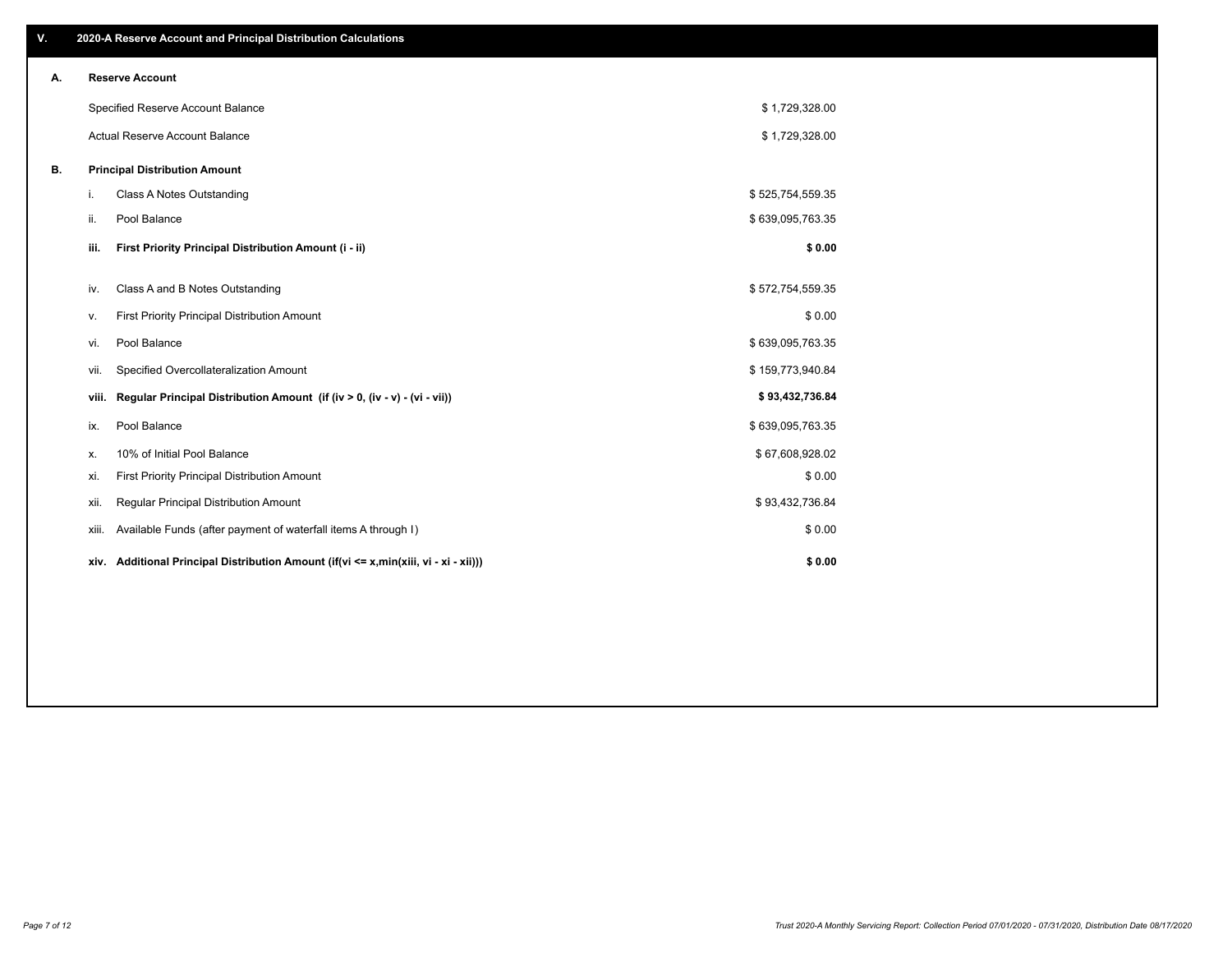|                          |                                                                                   | Paid                 | <b>Funds Balance</b>               |
|--------------------------|-----------------------------------------------------------------------------------|----------------------|------------------------------------|
|                          | <b>Total Available Funds</b>                                                      |                      | \$11,148,270.47                    |
| A                        | <b>Trustee Fees</b>                                                               | \$0.00               | \$11,148,270.47                    |
| В                        | <b>Servicing Fees</b>                                                             | \$402,208.85         | \$10,746,061.62                    |
| C                        | i. Administration Fees<br>ii. Unreimbursed Administrator Advances plus any Unpaid | \$8,333.00<br>\$0.00 | \$10,737,728.62<br>\$10,737,728.62 |
| D                        | Class A Noteholders Interest Distribution Amount                                  | \$708,500.15         | \$10,029,228.47                    |
| Е                        | <b>First Priority Principal Payment</b>                                           | \$0.00               | \$10,029,228.47                    |
| F.                       | Class B Noteholders Interest Distribution Amount                                  | \$117,500.00         | \$9,911,728.47                     |
| G                        | <b>Reinstatement Reserve Account</b>                                              | \$0.00               | \$9,911,728.47                     |
| H                        | Regular Principal Distribution                                                    | \$9,911,728.47       | \$0.00                             |
| $\overline{\phantom{a}}$ | <b>Carryover Servicing Fees</b>                                                   | \$0.00               | \$0.00                             |
| J                        | Additional Principal Distribution Amount                                          | \$0.00               | \$0.00                             |
| Κ                        | Unpaid Expenses of Trustee                                                        | \$0.00               | \$0.00                             |
| L                        | Unpaid Expenses of Administrator                                                  | \$0.00               | \$0.00                             |
| М                        | Remaining Funds to the Residual Certificateholders                                | \$0.00               | \$0.00                             |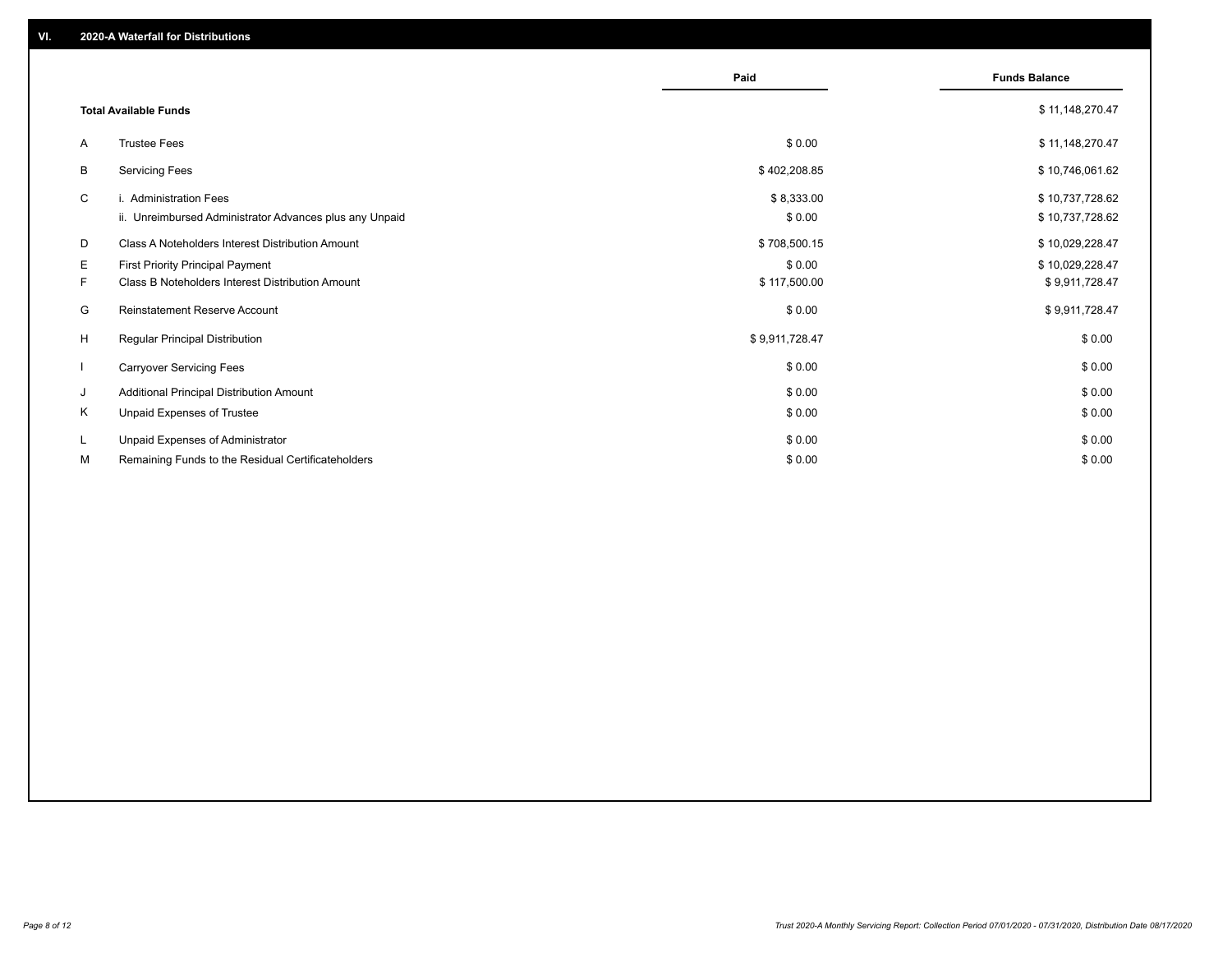| <b>Distribution Amounts</b>                                |                         |                         |                         |
|------------------------------------------------------------|-------------------------|-------------------------|-------------------------|
|                                                            | A1                      | A <sub>2</sub> A        | A <sub>2</sub> B        |
| Cusip/Isin                                                 | 78449UAA6               | 78449UAB4               | 78449UAC2               |
| <b>Beginning Balance</b>                                   | \$155,754,559.35        | \$320,000,000.00        | \$50,000,000.00         |
| Index                                                      | <b>LIBOR</b>            | <b>FIXED</b>            | <b>LIBOR</b>            |
| Spread/Fixed Rate                                          | 0.30%                   | 2.23%                   | 0.83%                   |
| Record Date (Days Prior to Distribution)                   | 1 NEW YORK BUSINESS DAY | 1 NEW YORK BUSINESS DAY | 1 NEW YORK BUSINESS DAY |
| <b>Accrual Period Begin</b>                                | 7/15/2020               | 7/15/2020               | 7/15/2020               |
| <b>Accrual Period End</b>                                  | 8/17/2020               | 8/15/2020               | 8/17/2020               |
| Daycount Fraction                                          | 0.09166667              | 0.08333333              | 0.09166667              |
| Interest Rate*                                             | 0.47475%                | 2.23000%                | 1.00475%                |
| <b>Accrued Interest Factor</b>                             | 0.000435188             | 0.001858333             | 0.000921021             |
| <b>Current Interest Due</b>                                | \$67,782.44             | \$594,666.67            | \$46,051.04             |
| Interest Shortfall from Prior Period Plus Accrued Interest | $\mathsf{\$}$ -         | $\mathcal{S}$ -         | $\mathcal{S}$ -         |
| <b>Total Interest Due</b>                                  | \$67,782.44             | \$594,666.67            | \$46,051.04             |
| <b>Interest Paid</b>                                       | \$67,782.44             | \$594,666.67            | \$46,051.04             |
| Interest Shortfall                                         | $$ -$                   | $\mathsf{\$}$ -         | $\mathsf{\$}$ -         |
| <b>Principal Paid</b>                                      | \$9,911,728.47          | $\mathsf{\$}$ -         | $\mathsf{\$}$ -         |
| <b>Ending Principal Balance</b>                            | \$145,842,830.88        | \$320,000,000.00        | \$50,000,000.00         |
| Paydown Factor                                             | 0.045259034             | 0.000000000             | 0.000000000             |
| <b>Ending Balance Factor</b>                               | 0.665948999             | 1.000000000             | 1.000000000             |

\* Pay rates for Current Distribution. For the interest rates applicable to the next distribution date, please see https://www.salliemae.com/about/investors/data/SMBabrate.txt.

**VII. 2020-A Distributions**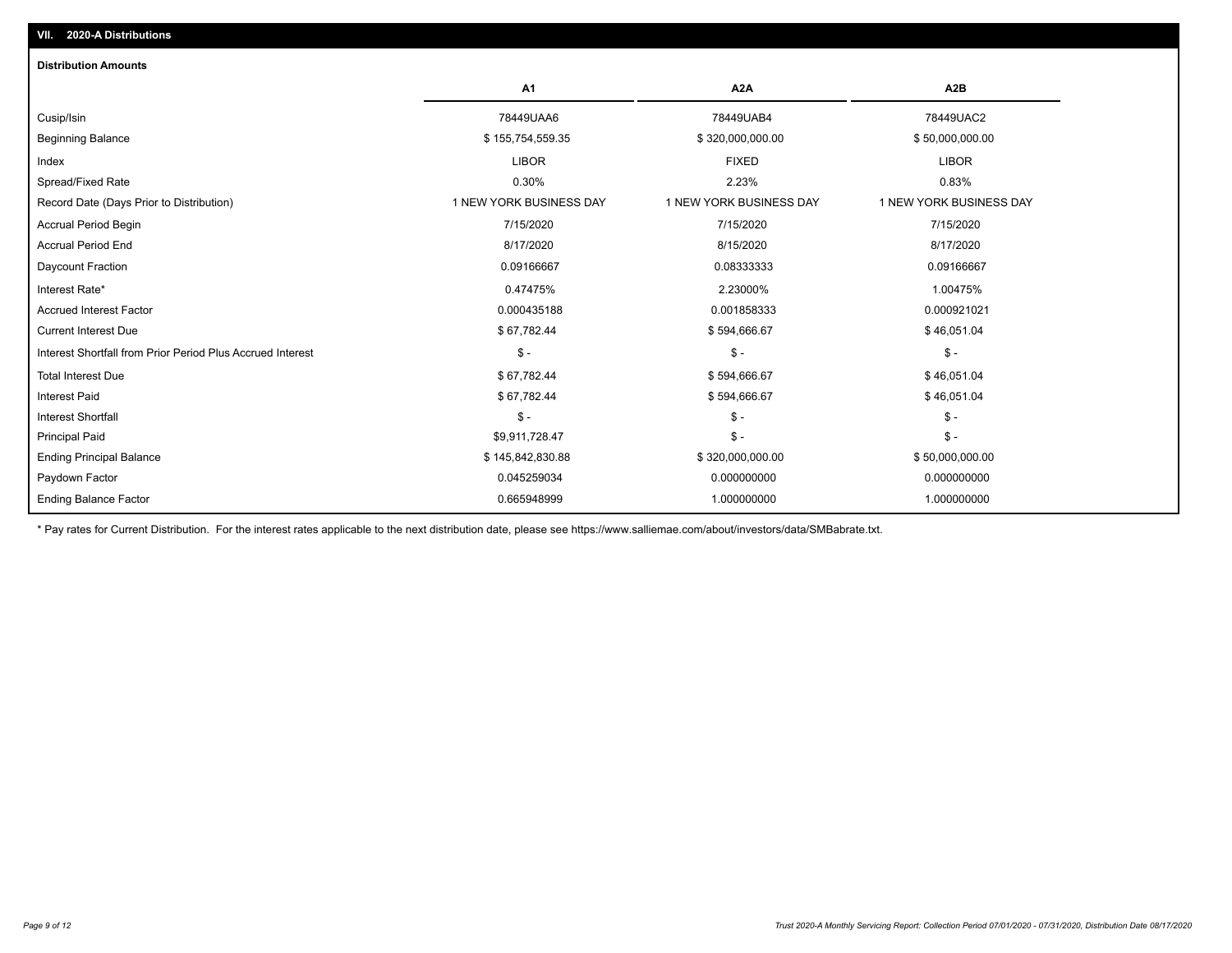| VII. 2020-A Distributions                                  |                         |
|------------------------------------------------------------|-------------------------|
| <b>Distribution Amounts</b>                                |                         |
|                                                            | В                       |
| Cusip/Isin                                                 | 78449UAD0               |
| <b>Beginning Balance</b>                                   | \$47,000,000.00         |
| Index                                                      | <b>FIXED</b>            |
| Spread/Fixed Rate                                          | 3.00%                   |
| Record Date (Days Prior to Distribution)                   | 1 NEW YORK BUSINESS DAY |
| Accrual Period Begin                                       | 7/15/2020               |
| <b>Accrual Period End</b>                                  | 8/15/2020               |
| Daycount Fraction                                          | 0.08333333              |
| Interest Rate*                                             | 3.00000%                |
| <b>Accrued Interest Factor</b>                             | 0.002500000             |
| <b>Current Interest Due</b>                                | \$117,500.00            |
| Interest Shortfall from Prior Period Plus Accrued Interest | $\mathcal{S}$ -         |
| <b>Total Interest Due</b>                                  | \$117,500.00            |
| <b>Interest Paid</b>                                       | \$117,500.00            |
| Interest Shortfall                                         | $\mathbb{S}$ -          |
| <b>Principal Paid</b>                                      | $\frac{1}{2}$           |
| <b>Ending Principal Balance</b>                            | \$47,000,000.00         |
| Paydown Factor                                             | 0.000000000             |
| <b>Ending Balance Factor</b>                               | 1.000000000             |

\* Pay rates for Current Distribution. For the interest rates applicable to the next distribution date, please see https://www.salliemae.com/about/investors/data/SMBabrate.txt.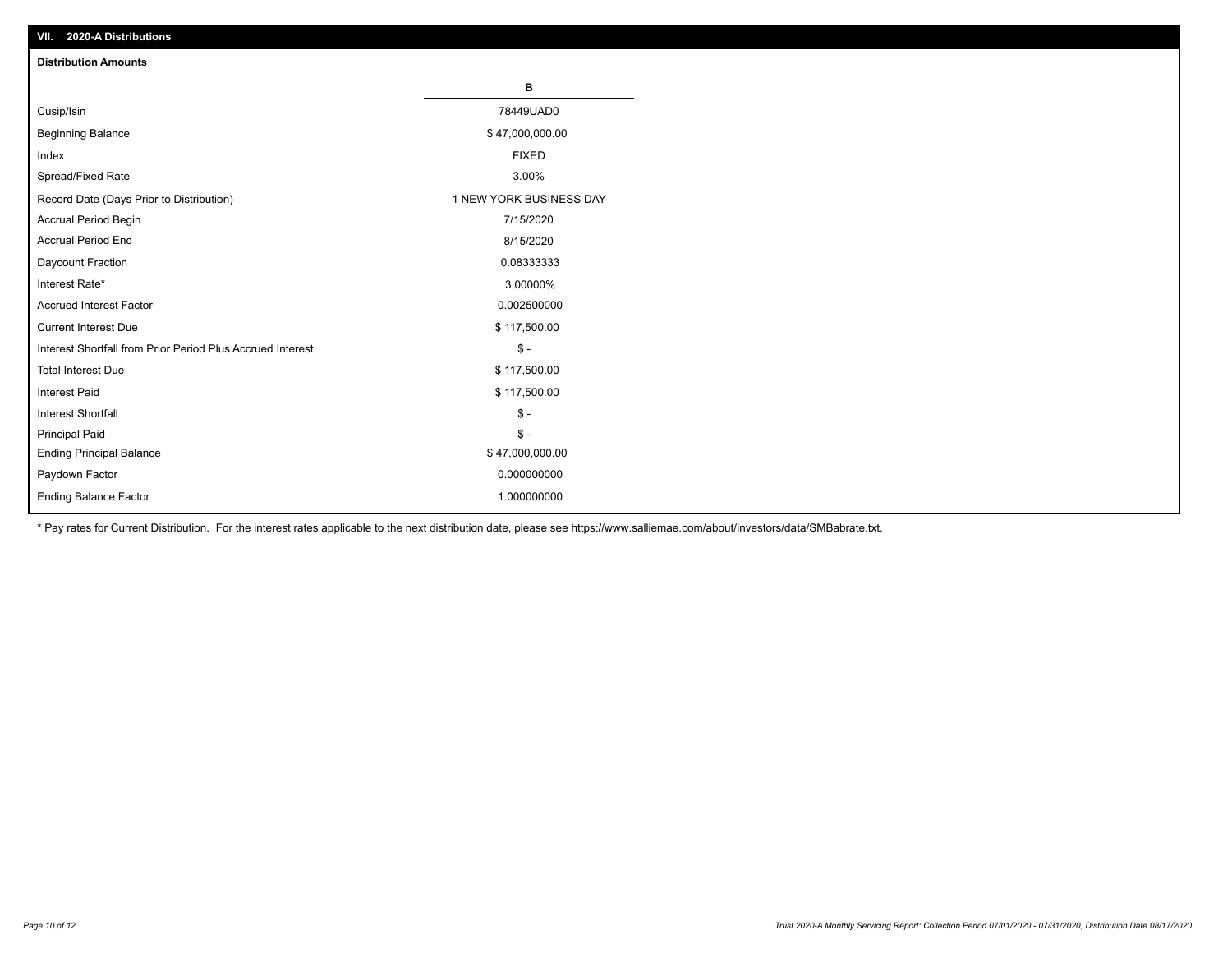#### **Since Issued Total CPR**

$$
\text{total CPR} = 1 - \left(\frac{APB}{PPB}\right)^{\left(\frac{12}{MSC}\right)}
$$

APB = Actual period-end Pool Balance PPB = Projected period-end Pool Balance assuming no prepayments and no defaults Pool Balance = Sum(Principal Balance + Interest Accrued to Capitalize Balance) MSC = Months Since Cut-Off

#### **Since-Issued Total Constant Prepayment Rate (CPR)**

Since-Issued Total CPR measures prepayments, both voluntary and involuntary, for a trust student loan pool over the life of a transaction. For each trust distribution, the actual month-end pool balance is compared against a month-end pool balance originally projected at issuance assuming no prepayments and defaults. For purposes of Since- Issued Total CPR calculations, projected period end pool balance assumes in-school status loans have up to a six month grace period before moving to repayment, grace status loans remain in grace status until their status end date and then to move to full principal and interest repayment, loans subject to interim interest or fixed payments during their in-school and grace period continue paying interim interest or fixed payments until full principal and interest repayment begins, all other trust loans are in full principal and interest repayment status, and that no trust loan in full principal and interest repayment moves from full principal and interest repayment status to any other status.

#### **Weighted Average Coupon**

*WAC1 = APB* ((*CIR*)\*(*APB*))

*WAC2 = APB*  $\frac{((APCL)^{*}(APB))}{APB}$  wac<sub>3</sub> =  $\frac{((ACTL)^{*}(A)P}{APB}$ 



APB = Actual period-end Pool Balance

CIR = Average of the Contractual Interest Rate (1)

APCL = Average of the Applicable Interest Rate (2)

ACTL = Average of the Actual Interest Rate (3)

#### **Weighted Average Coupon (WAC)**

(1) Contractual Interest Rate represents the interest rate indicated in the Promissory Note

(2) Appliclable Interest Rate represents the interest rate after rate reductions, if applicable, are applied

(3) Actual Interest Rate represents the interest rate when borrower incentive programs and rate reductions, if applicable, are applied